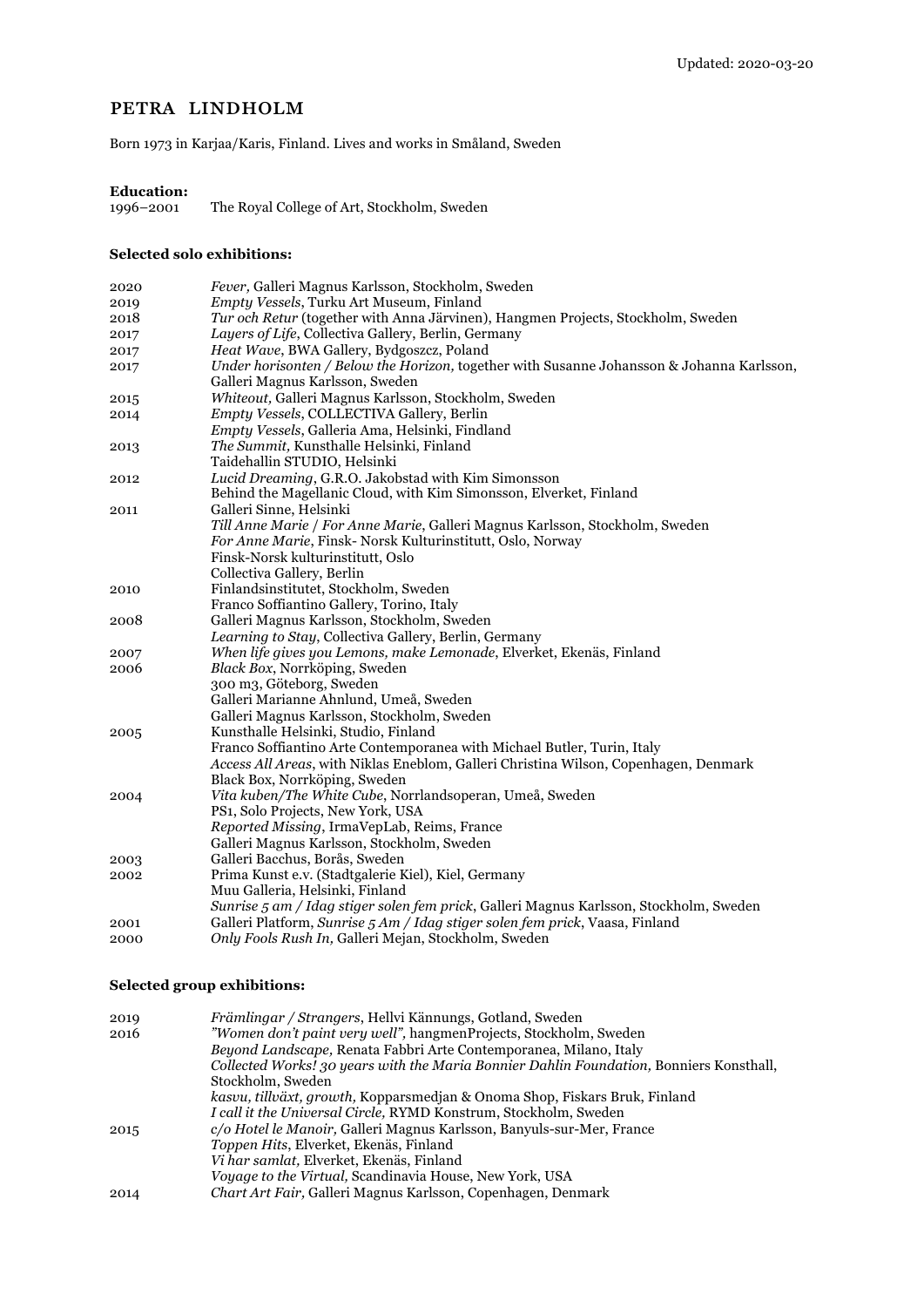| 2013 | Jakten på det gyllene skinnet, Villa Schildt, Ekenäs, Finland<br>New Nordic - Identity & Architecture, The Kennedy Center, Washington, US<br>New Nordic, Louisiana, Copenhagen, Denmark |
|------|-----------------------------------------------------------------------------------------------------------------------------------------------------------------------------------------|
| 2012 | Time Waits For Us, Galleri Magnus Karlsson, Stockholm, Sweden<br>Scratch my name on your arm with a fountain pen (that means you really love me), Passagen,                             |
|      | Linköpings konsthall, Sweden<br>Arktisen Upeeta, Nordic Glory Festival, Joensuu by Av Arkki                                                                                             |
|      | Oslo Screen Festival by Av Arkki                                                                                                                                                        |
|      | Akbank, 8th Short Film Festival, Istanbul by Av Arkki<br>Thank You for the Music, Kiasma, Helsinki, Finland                                                                             |
| 2011 | Cartes Flux, Uusmediataiteen Festivaali, Espoo by Av Arkki                                                                                                                              |
|      | Uppsala Short Film Festival, Film in Competition, Sweden<br>International Short Film Festival, Oberhausen, Germany                                                                      |
|      | LUMEN, International Video and projection festival in Staten Island, New York                                                                                                           |
|      | IN THE PALACE International Short Film Festival, Bulgaria by Av Arkki<br>AAVE, Alternative Audio Visual Event, Malmitalo, Helsinki by Av Arkki                                          |
|      | SWAB Barcelona 2011, Collectiva Gallery                                                                                                                                                 |
|      | Art Brussels, Franco Soffiantino Gallery<br>Luomo Senza Qualita / The Man without Qualities                                                                                             |
|      | (Videoworks from the collection of Malmö konstmuseum)<br>Teatro Margherita, Bari, Italy                                                                                                 |
|      | Landskrona Museum, Sweden                                                                                                                                                               |
|      | Under yta, över tid, Varbergs Konstmuseum, Sweden<br>Dialogues, Biennal in Contemporary Art, Manege, St. Petersburg, Russia                                                             |
| 2010 | Frieze Art Fair, Galleri Magnus Karlsson, London, United Kingdom                                                                                                                        |
| 2009 | Today is Yesterday Tomorrow, Galleri Magnus Karlsson, Stockholm, Sweden<br>Fyra Finska utsnitt, Borås Konstmuseum, Borås, Sweden                                                        |
|      | Mejan Labs Art Service, Mejan Labs, Stockholm, Sweden<br>Romantikens Kraft - På spaning efter romantiken, Malmö Art Museum, Sweden                                                      |
|      | Journey to Anywhere, White Tube, Oslo, Norway                                                                                                                                           |
|      | Thing and Thoughts, Collectiva Gallery, Berlin, Germany<br>Armory Show, with Galleri Magnus Karlsson, NY                                                                                |
|      | Göteborg International Filmfestival                                                                                                                                                     |
| 2008 | Synligt - Osynligt, Kuntsi, Museum of Modern Art, Vasa, Finland<br>Frieze Art Fair, Galleri Magnus Karlsson, London, United Kingdom                                                     |
|      | Synligt – Osynligt/Visible – Invisible, Galleri Elverket, Ekenäs, Finland<br>The Real Thing, Malmö Konstmuseum, Sweden                                                                  |
|      | Simple Life, Fiskars, Finland                                                                                                                                                           |
|      | Fluid Street - alone together, Kiasma, Museum of Contemporary Art, Helsinki, Finland<br>[no.signal]: Screening, Swedish Outsiders at ICA - Institute of Contemporary Arts, London,      |
|      | United Kingdom                                                                                                                                                                          |
|      | Helsinki by Night, Selection from the Kiasma Collection, Screening, Gallery Taik, Berlin,<br>Germany                                                                                    |
| 2007 | Frieze Art Fair, Galleri Magnus Karlsson, London, United Kingdom<br>4th Triennal of Finnish Art, Kunsthalle Helsinki, Finland                                                           |
|      | I love Malmö, Kuntsi Museum of Modern Art, Vaasa ;Turku Art Museum, Finland                                                                                                             |
| 2006 | Collection, Moderna Museet, Stockholm, Sweden<br>More than this! Promidnord, Finland, Sweden, Norway                                                                                    |
|      | 20 år - Stipendiater Maria Bonnier Dahlins Stiftelse, Bonniers Konsthall, Stockholm, Sweden<br>Alma Löv Museum, Konstbiennal, Sweden                                                    |
|      | Mjellby Konstmuseum, Halmstad, Sweden                                                                                                                                                   |
| 2005 | Among Gnomes and Trolls, Galleri Magnus Karlsson, Stockholm, Sweden<br>Carnegie Art Award, start in Oslo                                                                                |
|      | 3 Videos, Sinne Gallery, Helsinki                                                                                                                                                       |
|      | Moto Proprio, Palazzo Ducale di Sassuolo, Italy<br>Artissima, Franco Soffiantino Arte Contemporanea, Turin, Italy                                                                       |
|      | Moto Proprio, Palazzo Ducale di Sassuolo, Italy                                                                                                                                         |
|      | Galleri Magnus Karlsson, Stockholm, Sweden<br>The Mirror Between Us, Milliken Gallery, Stockholm, Sweden                                                                                |
| 2004 | Morgen, Rotterdam, The Netherlands<br>Lutz, Une Monographie, Reims, France                                                                                                              |
|      | Skulpturens Hus, Stockholm, Sweden                                                                                                                                                      |
|      | Special Projects, P.S.1. Contemporary Art Center, New York, USA<br>Vertigo, Villa San Michele, Villa Rosa, Anacapri, Italy                                                              |
|      | Surface tension, Lombard-Fried Fine Arts, New York, USA                                                                                                                                 |
|      | Förskjutning, Skellefteå Konsthall, Sweden<br>Irma Vep Lab, Chatillon sur Marne, France                                                                                                 |
|      | The Armory Show, Galleri Magnus Karlsson, New York, USA<br>I vår tid - The Moderna museet collection, Moderna Museet, Stockholm, Sweden                                                 |
|      | Red Eye Projects, Video Window Exhibition at Yvon Lambert, New York                                                                                                                     |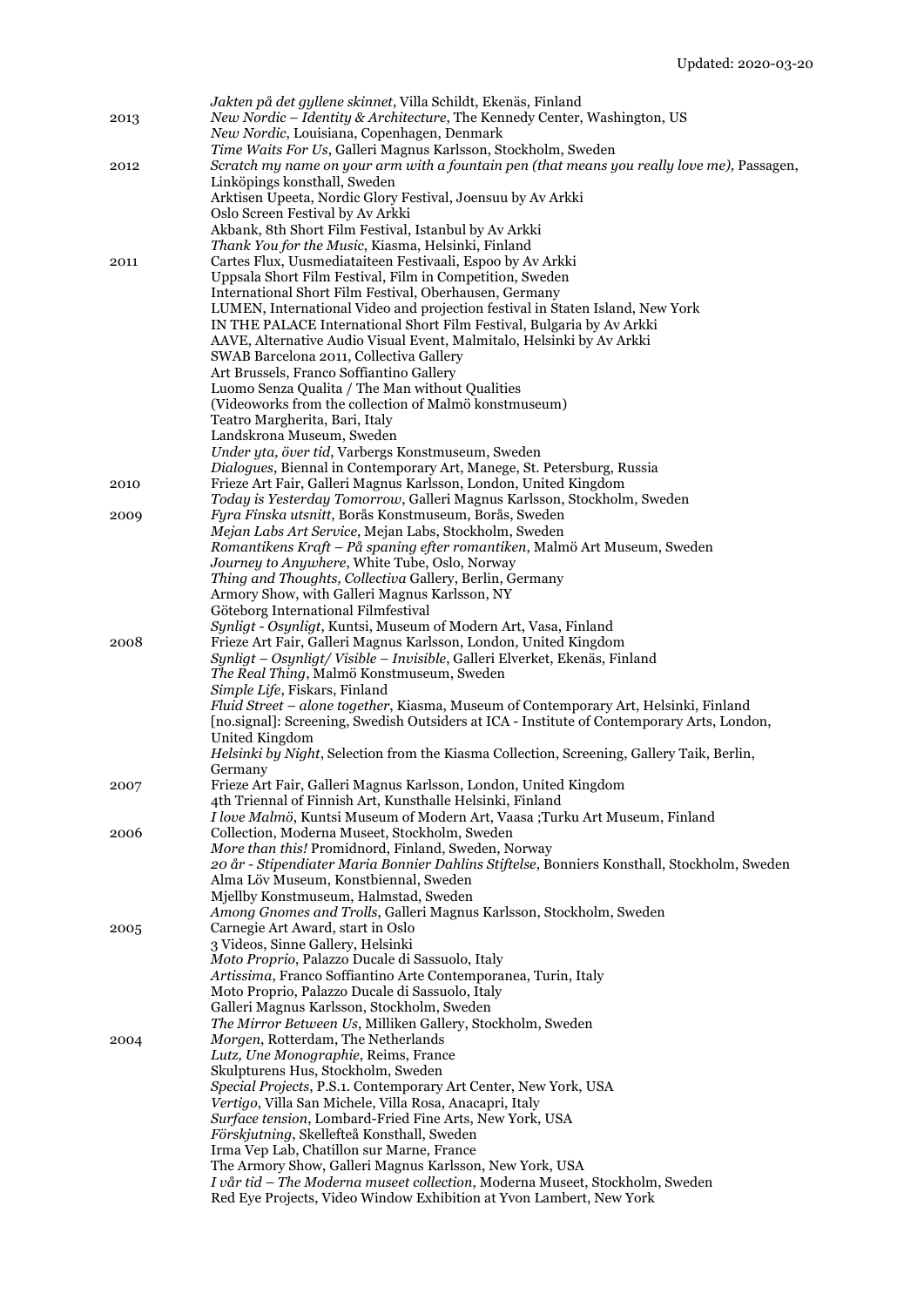|      | Joymore Gallery, Brooklyn, New York                                      |
|------|--------------------------------------------------------------------------|
|      | Vertigo, Capri, Italy                                                    |
|      | Scenario 1.4, The National Maritime Museum, Stockholm                    |
|      | Noice/Space, UKS Gallery, Oslo, Norway                                   |
|      | Open Studios At ISCP, New York                                           |
| 2003 | Show Unit, Riksutställningar, Swedish Travelling exhibitions             |
|      | Om-Berättande i samtida konst, Norrköpings Konstmuseum, Sweden           |
|      | Coming, Arkitekturmuseet, Stockholm, Sweden                              |
|      | <i>Invasion</i> , Dunkers Kulturhus, Helsingborg, Sweden                 |
|      | Review IV, Galerie Brigitte Weiss, Zürich, Switzerland                   |
|      | Galleri Bacchus, Borås, Sweden                                           |
|      | Moment: konst, Gubbängen, Stockholm, Sweden                              |
|      | Sthlm Art Fair, Galleri Magnus Karlsson, Sweden                          |
| 2002 | f.d., Väsby Konsthall, Stockholm, Sweden                                 |
|      | Art Forum Berlin, Galleri Magnus Karlsson, Germany                       |
|      | Konstmobilen, Moderna Museet/Riksutställningar, Sweden                   |
|      | Grace, Saltarvet Fiskebäckskil, Sweden                                   |
|      | Sthlm Art Fair, Maria Bonnier Dahlin and Galleri Magnus Karlsson, Sweden |
| 2001 | Vasteras, Västerås Konstmuseum, Västerås, Sweden                         |
|      | Not - Oreste 4, Summer Residency, Montescaglioso, Italy                  |
|      | Kulturhuset, A Mediatower, Stockolm, Sweden                              |
|      | Spring show, KKH, Stockholm, Sweden                                      |
|      | Sthlm Art Fair, Sweden                                                   |
|      | Christmas show at Annexet, Stockholm, Sweden                             |
| 2000 | Studio Air, Project Tram, Helsinki, Finland                              |
|      | Think Tank, with Bigert and Bergström, Stockholm, Sweden                 |
|      | Spring show KKH, Stockholm, Sweden                                       |
| 1999 | By Side Side walk, Vaasa, Finland                                        |
|      | Alone Together, Groningen, The Netherlands                               |
|      | Konstakademien, Mexico, Stockholm, Sweden                                |
|      | Spring show KKH, Stockholm, Sweden                                       |
| 1998 | Summer Academy with Valie Export, Video class, Salzburg, Austria         |
|      | <i>Från Ax till Limpa</i> , Bror Hjorts Hus, Uppsala, Sweden             |
|      | Spring show, KKH, Stockholm, Sweden                                      |
| 1997 | Spring show, KKH, Stockholm, Sweden                                      |
| 1996 | Galleri Mejan, Stockholm, Sweden                                         |
|      | Österbottens Museum, Vaasa, Finland                                      |
|      | SKIN, Group show, Hankoo, Loviisa, Turku, Finland                        |

#### **Awards and Grants:**

| 2018          | Axel Theodor Sandbergs pris, The Royal Academy of Fine Art, Sweden          |
|---------------|-----------------------------------------------------------------------------|
| 2018          | Artist working grant, 1 year, The Foundation for Swedish Culture in Finland |
| 2014          | Eugen Nygrens stiftelse, Finland                                            |
|               | Oskar Öflunds stiftelse, Finland                                            |
|               | Föreningen Konstsamfundet, Finland                                          |
| $2013 - 2016$ | Taiteen Keskustoimikunta, 3 year working grant, Finland                     |
| 2012          | William Thuring Prize, Dec. Finland                                         |
|               | Eugen Nygrens Stiftelse, Finland                                            |
| 2011          | Oskar Öflunds stiftelse, Finland                                            |
| 2009          | Artist working grant, 3 years at Villa Snäcksund, Ekenäs, Finland           |
| 2008          | Grönqvistska Stipendiet, Finland                                            |
|               | Föreningen Konstsamfundet, Finland                                          |
|               | Ellen Trotzigs Foundation, Malmö Konstmuseum, Sweden                        |
|               | Artist working grant, 1 year, The Foundation for Swedish Culture in Finland |
| 2006          | 3rd price, Carnegie Art Award                                               |
| 2005          | Artist working grant, 1 year, The Foundation for Swedish Culture in Finland |
| $2004 - 2005$ | Artist working grant, 2 years, Konstnärsnämnden, Sweden                     |
| 2004          | Artist working grant, 1 year, The foundation for Swedish Culture in Finland |
| 2003          | ISCP, New York, Sept. 2003- Aug. 2004 (Iaspis), USA                         |
|               | FilmForm, Sweden                                                            |
| 2002          | Artist working grant, 1 year, Konstnärsnämnden, Sweden                      |
| 2001          | Föreningen Konstsamfundet, Finland                                          |
|               | Maria Bonnier-Dahlins minnesfond, Sweden                                    |
|               | Stiftelsen Lise och Nils Kåresons minnesfond, Sweden                        |
|               | Svenska Kulturfonden, Finland                                               |
|               | Assistentstipendium, Konstnärsnämnden, Sweden                               |
|               | Fam. G. Tobissons fond, Sweden                                              |
|               | Helge Ax.on Johnssons resestipendium                                        |
|               |                                                                             |